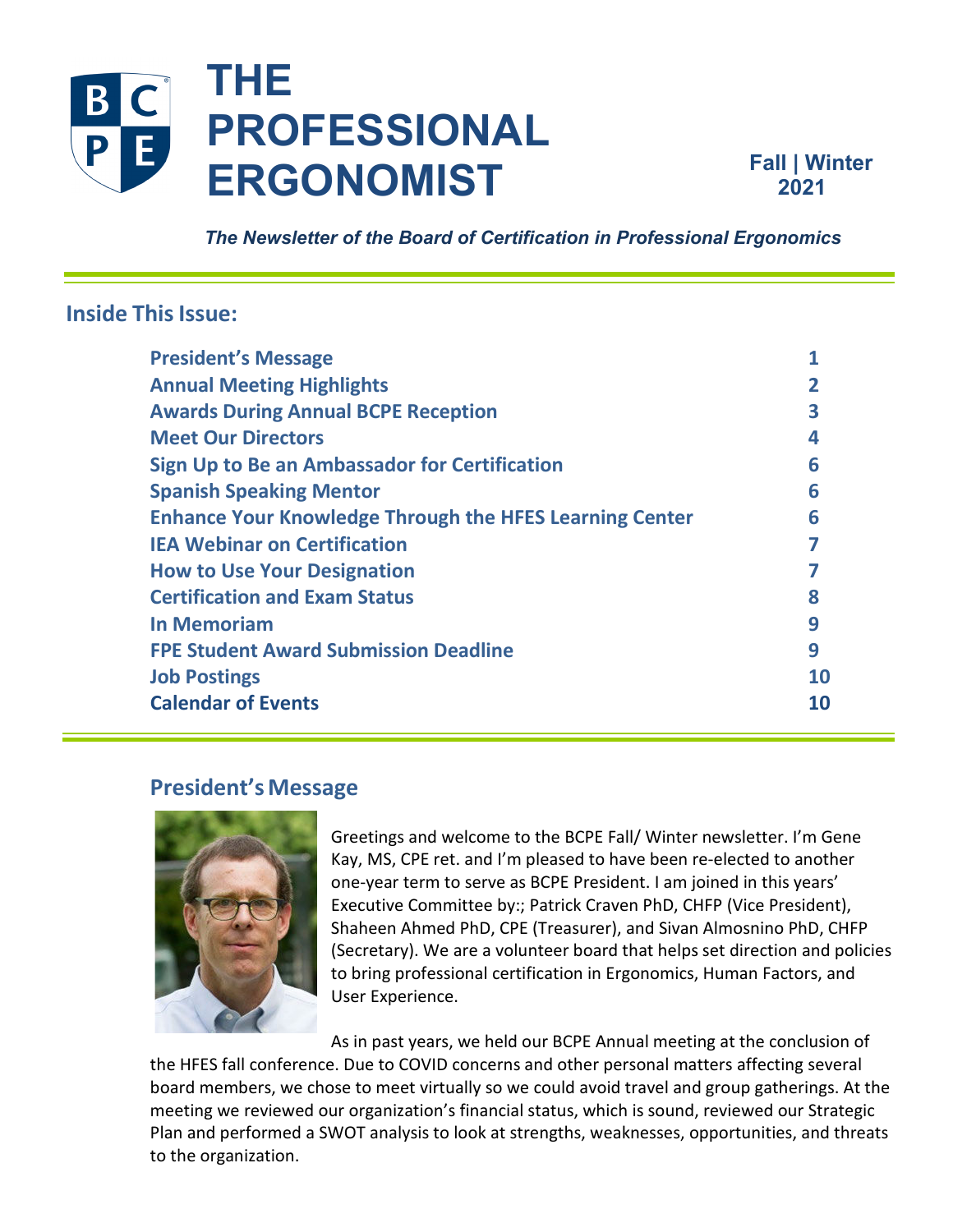<span id="page-1-0"></span>Some of the outcomes and goals for the board this next year include:

- Explore a strategic alliance with HFES/ FPE/ BCPE (Human Factors and Ergonomics Society)/ Foundation for Professional Ergonomics and BCPE). The intent is to promote the profession and grow certification.
- Explore Alternative pathways towards reaching certification how can non-traditional education and extensive experience apply to our requirements.
- Outreach AMBASSADORS we always need more BCPE members to liaise with their Alma Mater or local university and to let students and new members know about our Associate Professional status available to new graduates who meet the educational requirements.
- Maintain an objective and valid Certification process including the application and exam.

Thank you for keeping your Professional Certification active and please share the value of getting certified:

- Use your credentials (CPE/CHFP/CUXP) in your communications;
- Let prospects/ clients/ and employers know the significant difference between BCPE's Professional Board Certification and other non-Board 'certificates';
- Help recruit/ train/ and mentor the next generation of professionals; and
- When you decide to leave full-time practice, please consider retaining our 'Retired' status.

Thanks, and keep doing good work. Regards, Gene Kay, MS, CPE ret.

# **Annual Meeting Highlights**

The BCPE Board of Directors held their 2021 Annual Meeting virtually on October 7 and 8. The agenda for this meeting focused on aligning the committees through the strategic plan and promoting committee work. The following summarizesthe meeting reports and activities.



*Left to right, top row: Kris Rightmire, Patrick Craven, Shaheen Ahmed* 

*Second to top row: Mike Boggi, Gene Kay, Tom Callaghan* 

*Third to top row: Kari Babski-Reeves, Jennifer Law, Carol Stuart-Buttle*

*Bottom row: Linda Tapp, Sivan Almosnino, and Cynthia Rando's company logo!*

*(Conne Bazley attended the meeting but was absent at the time of the picture.)*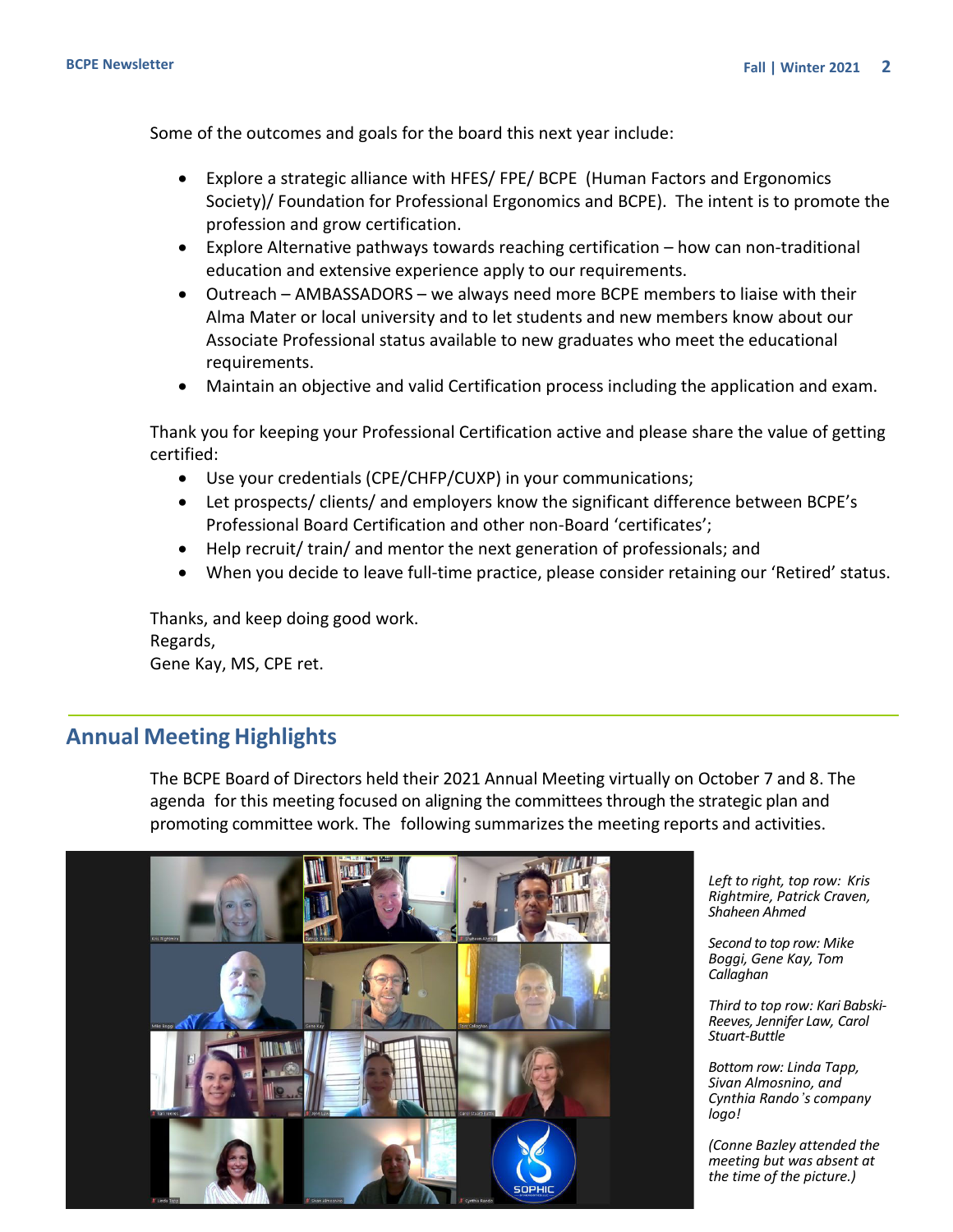- <span id="page-2-0"></span>• From the beginning of the year to 9/23/21, there were 44 applications (6 of which were in review): 13 Professional, 14 Associate and 11 transition applications. The application numbers are down from last year, especially Associate applications, which could be due to the recent return to campuses. Many Professional applications come in at the end of November, for the Spring exam deadline.
- The Exam Committee reported on exploring Alternative Pathways to Certification and also reviewing knowledge and skills of the core competencies to update and increase clarity of topics for both question writers and candidates.
- The Outreach Committee shared an update of the exploration of an Alliance between different HF/E/UX organizations, starting with HFES, FPE and BCPE.
- Outreach to students will be increased through the Ambassador program to increase the Associates of BCPE and encourage the path to full certification.
- Communications and Media are working to further increase the number of members on the Official Linked page but will also keep the informal page for discussion, along with a Social Media Policy to encourage discussion versus self-promotion or dominance by any individual or group.

# **Awards During Annual BCPE Reception**

## **BCPE Distinguished Service Award**

The Annual BCPE Reception was held this year at the face to face 2021 HFES Annual Conference in Baltimore, MD. The reception was well attended, with a warm welcome made for Richard (Dick) Kelly PhD, CPE as he officially received the 2020 BCPE Distinguished Service Award.

**Dick** was certified in 1994 and has been a strong advocate of BCPE ever since. He co-founded the company Pacific Science and Engineering in 1984, yet Dick always found time to volunteer and support BCPE. Dick developed and ran the Application Review process from 2001 thru 2014. Afterwards, Dick continued to conduct reviews. Now retired, Dick remains engaged and helps out at the BCPE booth when he can. He continues to support BCPE including through his participation with the Foundation for Professional Ergonomics, which promotes BCPE certification.

We are grateful for Dick's leadership for more than a



decade of the Application Review Committee, setting up the process and ironing out the kinks so that the Committee Chair position could be handed over effectively. Thank you Dick for all you have done for BCPE and for your tireless advocacy!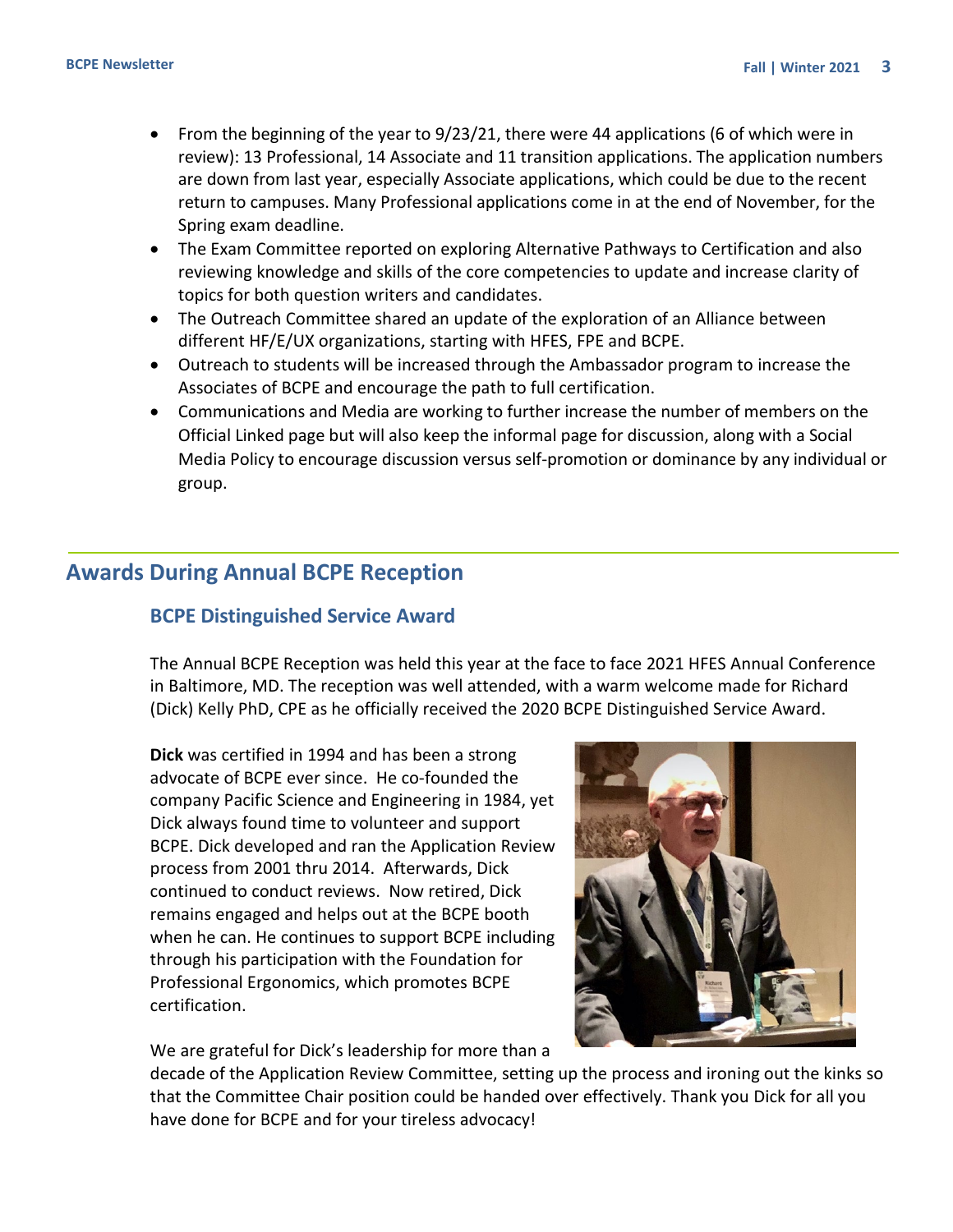#### **Dieter W. Jahns Student Practitioner Award**

Congratulations to Anita Ney and Lillian Lacey (coauthors) and Shawana Rathore; they share honors for two different projects, as being the 2021 recipients of the 2021 Dieter W. Jahns Student Practitioner Award.



Anita Ney and Lillian Lacey are students in the Health Sciences Program at the University of Cincinnati, College of Allied Health Sciences. Their project "Exploration of Ways to Improve the Efficiency of Instrument Handling in the Operating Room During Microlaryngeal Surgery" offered great insight on problems and solutions in a complex medical environment.

Their professor, Susan Kotowski PhD, CPE, attended the BCPE reception and received the award on their behalf.





Bhawana Rathore is a doctoral student at the National Institute of Industrial Engineering Mumbai, India. Her project: "Evaluation of Ergonomic Working Conditions among Indian Glass Artware Workers" was a well-executed study that linked MSD symptoms, work postures, and other risk factors represented an important finding that could lead to workplace improvements and worker protections through relatively simple and low-cost remedies. She was unable to attend the award ceremony.

The Foundation for Professional Ergonomics (FPE) sponsors this annual award named to honor the late Dieter Jahns, a lifelong advocate of the practice of ergonomics and a leader in ergonomics certification. *See [FPE website](https://www.ergofoundation.org/) for more information.*

# **Meet Our Directors**

#### **Incoming Directors**

We welcome one new Director to the BCPE board who starts his term in the Fall of 2021. Sivan Almosnino PhD, CHFP. Both Gene Kay MS, CPE ret. and Conne Bazley PhD, CHFP also start their second terms as Directors.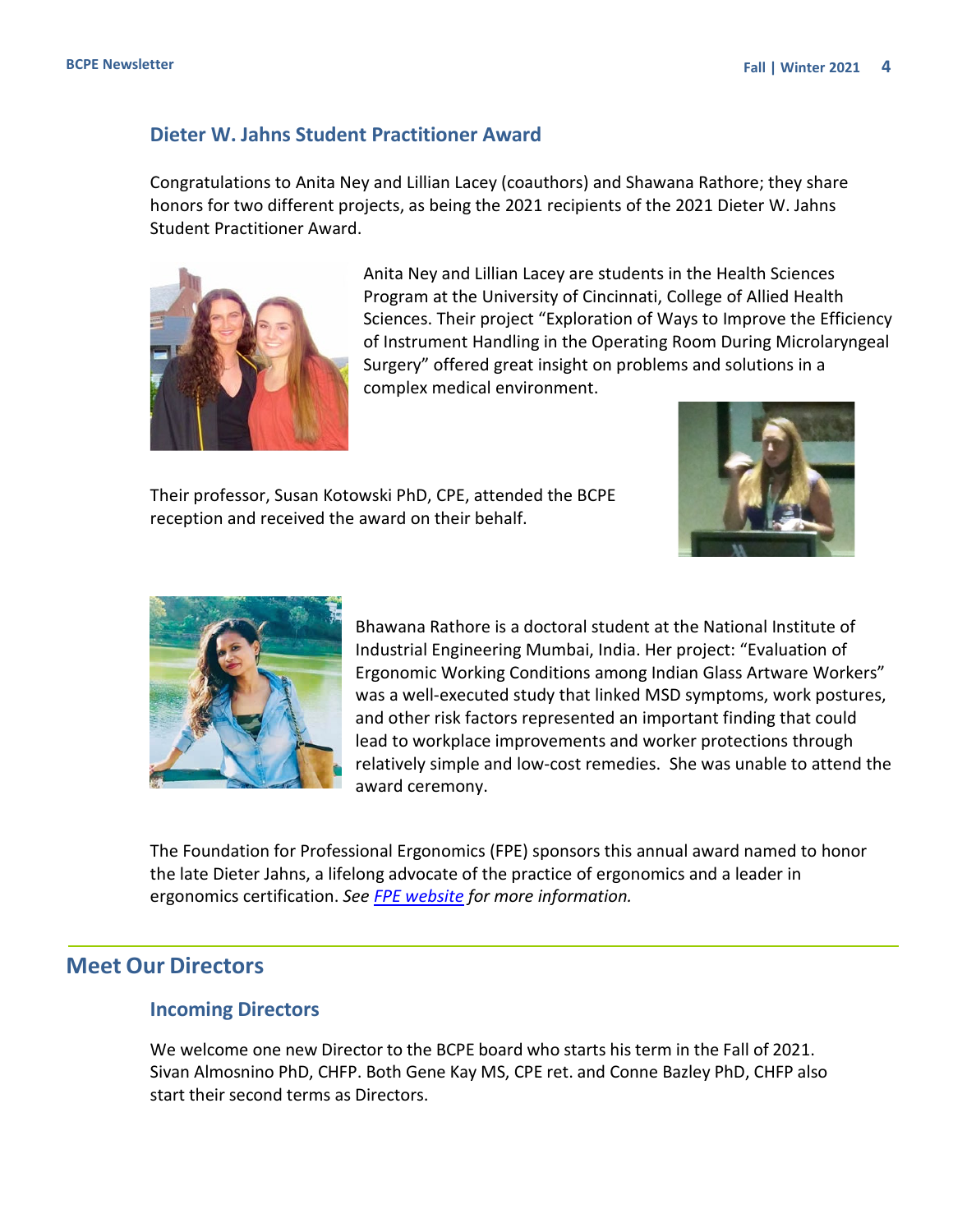<span id="page-4-0"></span>

### **SIVAN ALMOSNINO**

Sivan Almosnino PhD, CHFP is currently the Principal Human Factors Engineer for Amazon Robotics, where he focuses on design, usability, and interaction of workers with robotic and automation technologies. He currently serves on the ISO TC 159/SC1 – General Ergonomics Principles technical advisory group. Sivan is an active researcher with current interests focused on application of artificial intelligence,

machine learning, and digital human modelling methods for design and evaluation of work processes. Previously in his career, he served as a consultant in the US and Canada in a variety of industrial and military work environments. He obtained his PhD in Biomechanics & Ergonomics from Queen's University, Canada.

#### **Outgoing Directors**

BCPE says farewell to **Kari Babski Reeves** PhD, CPE who served six years on the board. She served on the Exam Committee and led the Call for Question Writing twice-a-year. In addition, Kari served as Secretary, followed by two consecutive years as President of BCPE. We are grateful for her leadership and contribution to streamlining our activities. Thank you Kari for all your good humor, wisdom and time donated to BCPE!





**James Rethaber** PhD, CPE resigned from the Board this year after serving 5 years, along with a grueling work schedule. Thank you James for your years of service!

Thank you to all our Outgoing Directors for your hard work and time donated to BCPE. We could not operate without such commitment and generosity towards us and our profession.

# **2022 BCPE Executive Committee**

On October 8, 2021 at the annual meeting, the BCPE Directors elected the 2022 Executive Committee: President Gene A. Kay MS, CPE Vice President Patrick L. Craven PhD, CHFP Secretary Sivan Almosnino PhD, CHFP Treasurer Shaheen Ahmed PhD, CPE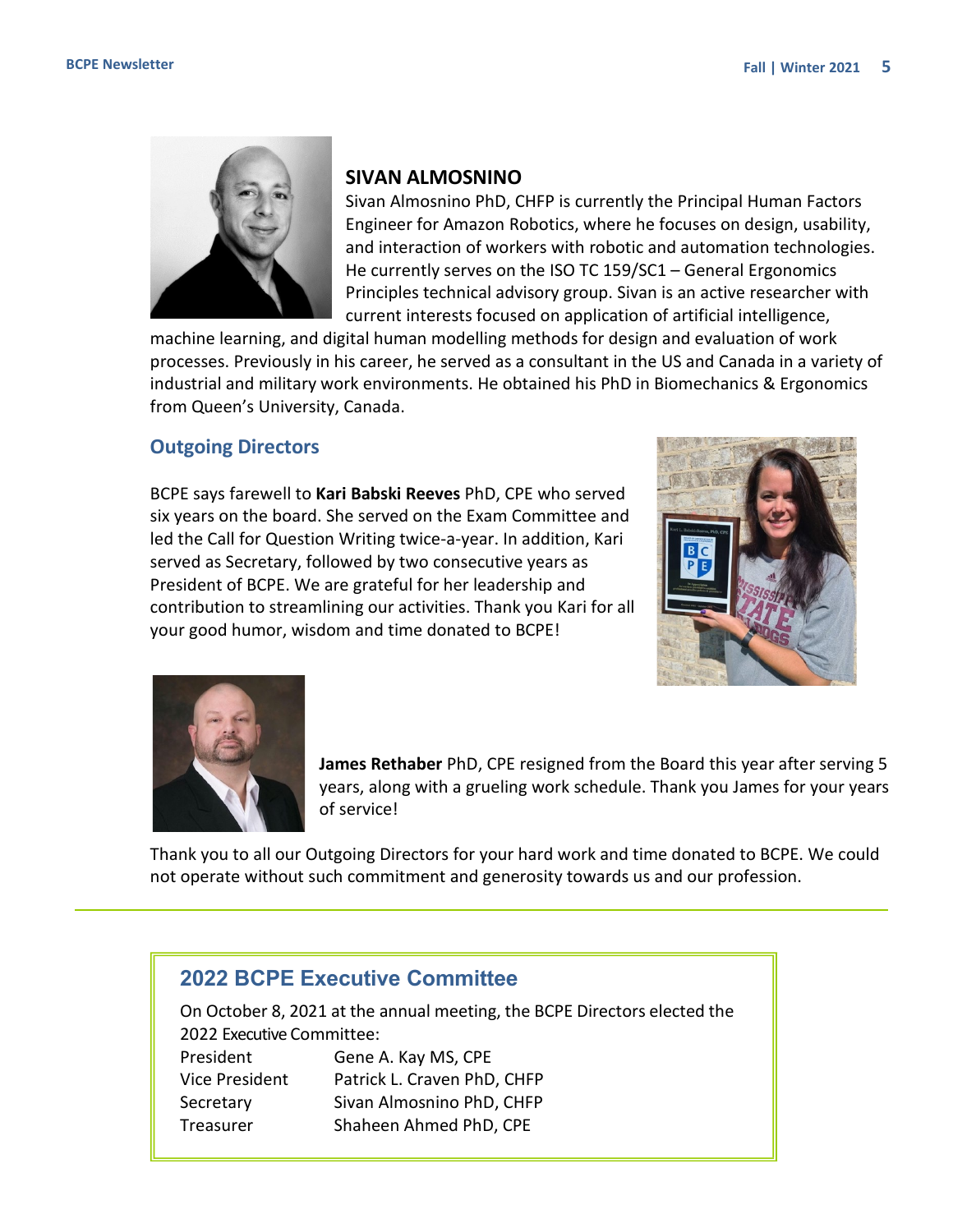# <span id="page-5-0"></span>**Sign Up to Be an Ambassador for Certification**

BCPE Outreach Committee is calling for volunteers to be an Ambassador to the HF/E/UX students of their local university (including certificants' Alma Maters). Students are eager to hear from practitioners to learn about the 'real world' and the work opportunities. Some students hear about certification from their faculty but many do not. Regardless, students benefit from hearing another perspective on the value of certification and the availability of the Associate Certification as a stepping stone towards full certification.

Help spread the word about Board Certification! Please join up to be an Ambassador. Contact Jennifer Law at [outreach@bcpe.org](mailto:outreach@bcpe.org)

# **Spanish Speaking Mentor**

There may be many Spanish speaking Certificants as well as other multi-lingual individuals in our professional community. Recently, we received a specific offer from a new Associate, Gabriel Iperione, to help mentor those with Spanish foreign degrees to make the translation of credits and topics to fill out the BCPE education requirements. Thank you Gabriel!

So, please don't hesitate to reach out to us for a [mentor](https://bcpe.org/mentoring/) to help with, for example, credit conversions, language editing, guidance on where to enroll for education in specific topics, to gain tips on presenting your work or for studying for the exam.

A huge *thank you* to all our Mentors, some of whom have been on the committee for many, many years. Also, Thank You to Shane Sidebottom, Chair of the Mentoring Committee for all the work that he does to keep the process going and supporting the Mentors to help applicants become successful.

## **Enhance Your Knowledge Through the HFES [Learning Center](https://learn.hfes.org/)**

The wide-ranging library of the Human Factors and Ergonomics Society includes online educational activities across the spectrum of human factors and ergonomics aimed at improving your knowledge and practice. The activities are available to the public but many are a complimentary benefit of membership in HFES.

This online resource will help you to find new knowledge points based on your areas of interest, and help you record your progress as you work your way through session and recording packages.

Some additional features include recorded sessions from previous years' HFES meetings and symposia, webinars featuring experts sharing their latest research and works, Diversity Equity Inclusion webinars, and other on-demand learning opportunities to enhance your skills, advance your career and maintain your professional certification.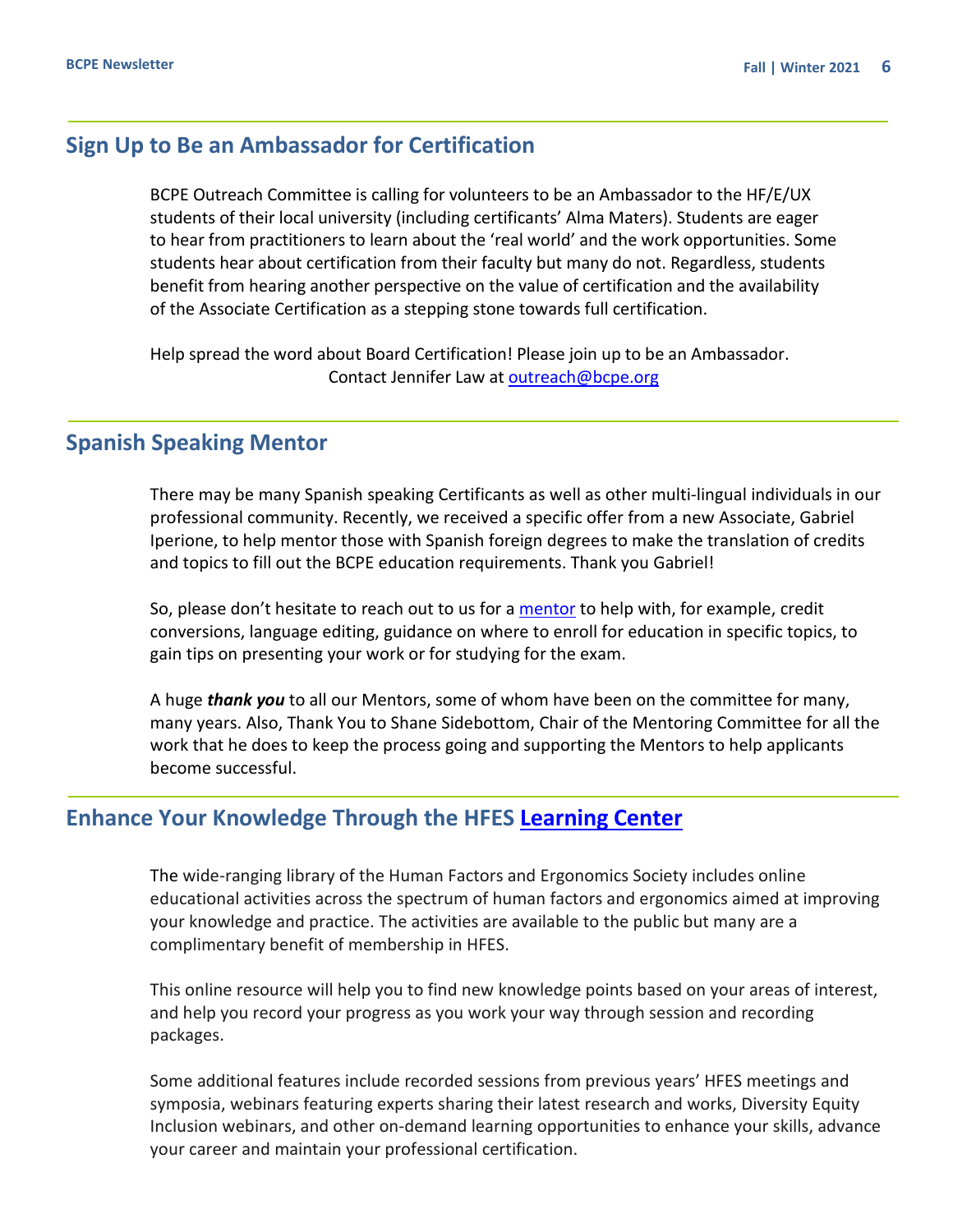# <span id="page-6-0"></span>**IEA Webinar on Certification**

BCPE is endorsed by the IEA (using the international standard ISO 17024 as a guide). As an endorsed certification body, we recently participated in an IEA webinar that described some of the different certifications around the world, as well as how a certification body can become endorsed by the IEA. The [webinar](https://www.youtube.com/watch?v=XtyKUfB4Oy0) is available for viewing.

# **How to Use Your Designation**

BCPE has one process for becoming Board Certified in Human Factors/ Ergonomics/ User Experience (CPE, or CHFP, or CUXP). The certification is comprehensive of the profession; attaining certification demonstrates at least a base competence and general understanding and knowledge across the profession. The designations are registered by the US Patent and Trademark Office and their use is authorized in writing by BCPE.

While it might be tempting to use more than one of the three designations (full certification or Associate designations), only ONE designation may be used. Usually the designation is chosen at the time of application but it CAN be formally changed for a small administrative fee. Contact [bcpehq@bcpe.org](mailto:bcpehq@bcpe.org) if you wish to change your designation. Please review the [Logo and](https://bcpe.org/policies/)  [Designation Use Policy](https://bcpe.org/policies/) for details.

Common misperceptions are using two designations to indicate working in different areas of the field, when only one can be used. Often Certificants add a phrase under their name to convey breadth of domain, for example: Jane Doe, CPE Human Factors Consultant.

Full Professional Certification DOES have an end date – 5 years after you were certified or last recertified. The submission of the [Continuance of Certification](https://bcpe.org/continuance-of-certification/) worksheet is a mandatory step to become recertified for another 5 years.

Another area of mis-understanding is the Logo. As per the policy, permission is required to use the trademarked logo. A BCPE logo on a company webpage can be construed that all personnel are Board certified. Certification is awarded to individuals and those individuals may use the logo and should indicate their designation.

Overall, USING your designation at every opportunity provides great support for BCPE and the reason for Board Certification: that the important, diverse profession of Human Factors/ Ergonomics/ User Experience is underpinned by core competencies of a body of knowledge and skill, and recognized internationally.

#### *Please support your profession!*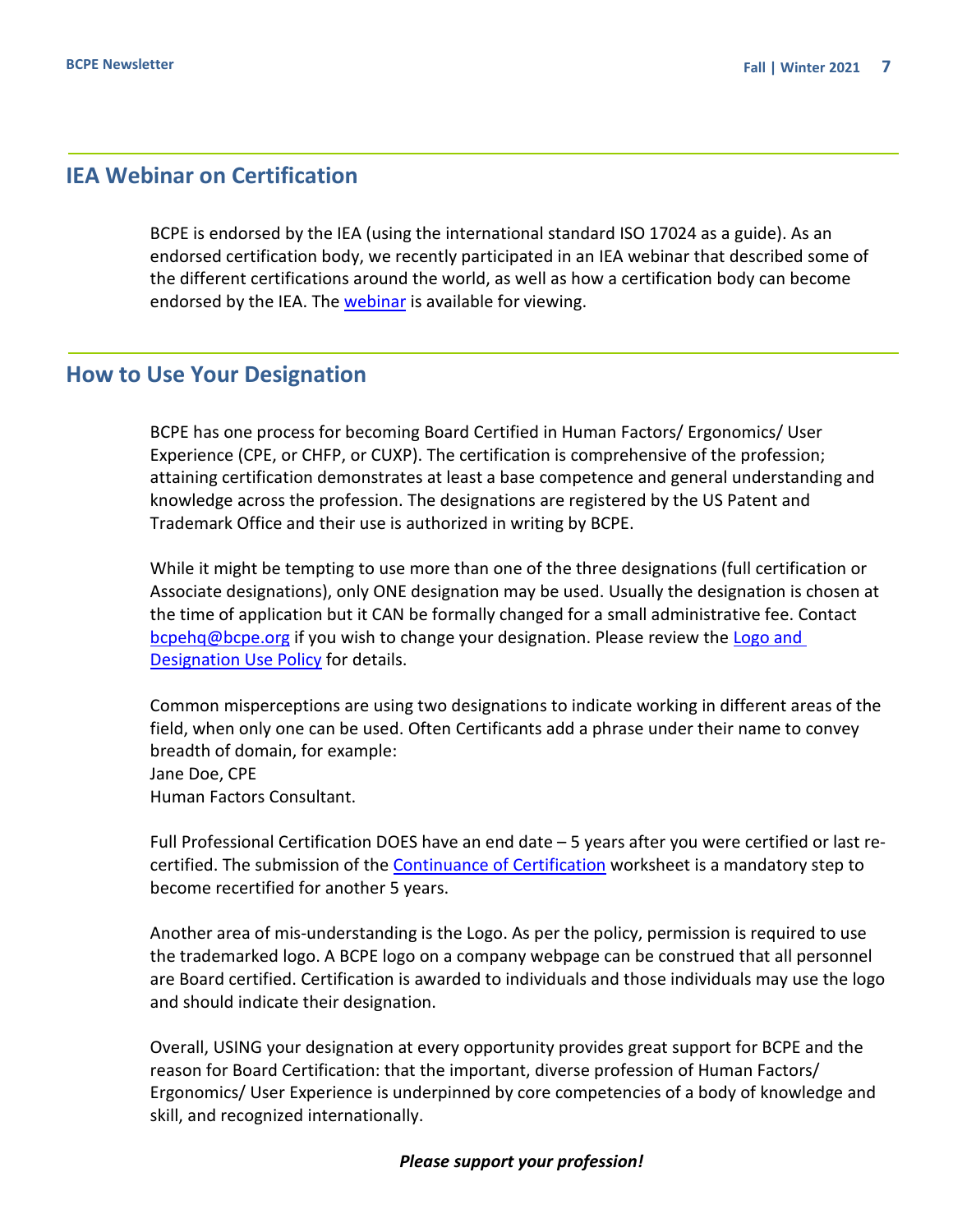# <span id="page-7-0"></span>**Certification and Exam Status**

#### **Certificant Totals**

Through November 9, 2021 there were 1396 certificants:

- 872 Professional Certificants
- 222 Associate Certificants
- 260 Retired Certificants (Professional and CEA)
- 42 Certified Ergonomics Associates (CEA)

## **Examination**

Summary of Fall exam session in 2021.

| Applicant                                   | # Candidates | # Passed | % Passed |
|---------------------------------------------|--------------|----------|----------|
| Professional &<br>Associate to Professional | 32           | 15       | 47       |

## **New Certificants**

Congratulations to 15 candidates who successfully passed the Fall exam and obtained Professional Certification and three who were reinstated. Since the last newsletter (6/23/21) to November 9, 2021, we welcome 12 new Associate Certificants and two reinstated.

#### **New Professional Certificants:**

Russel G. Boglitch MHK CPE\* Raina Brautigam BSc CPE Paula Conn PhD CPE Levi J. Dixon BS CHFP\* Jonthan B. Eilenberg BSc CPE\* Randall L. Evaldez MS CPE Dora Hsiao MS CHFP Ruiqi Ma PhD CHFP\*\* Jariod A. Mattert MS CPE\*

*\* Associate to Professional transition \*\*Reinstated*

Jennifer L. McMullen MS CPE\*\* Brendan J. Morse MS CHFP\* JP Plummer PhD CHFP\* David Powers MS CHFP Akash Shettannavar MS CPE\* Sharon K. Snarr MPT CPE Claire Wilson DPT CPE Kala Zimmermann-Keck MSc CPE Brad A. Zylstra MSE CHFP\*\*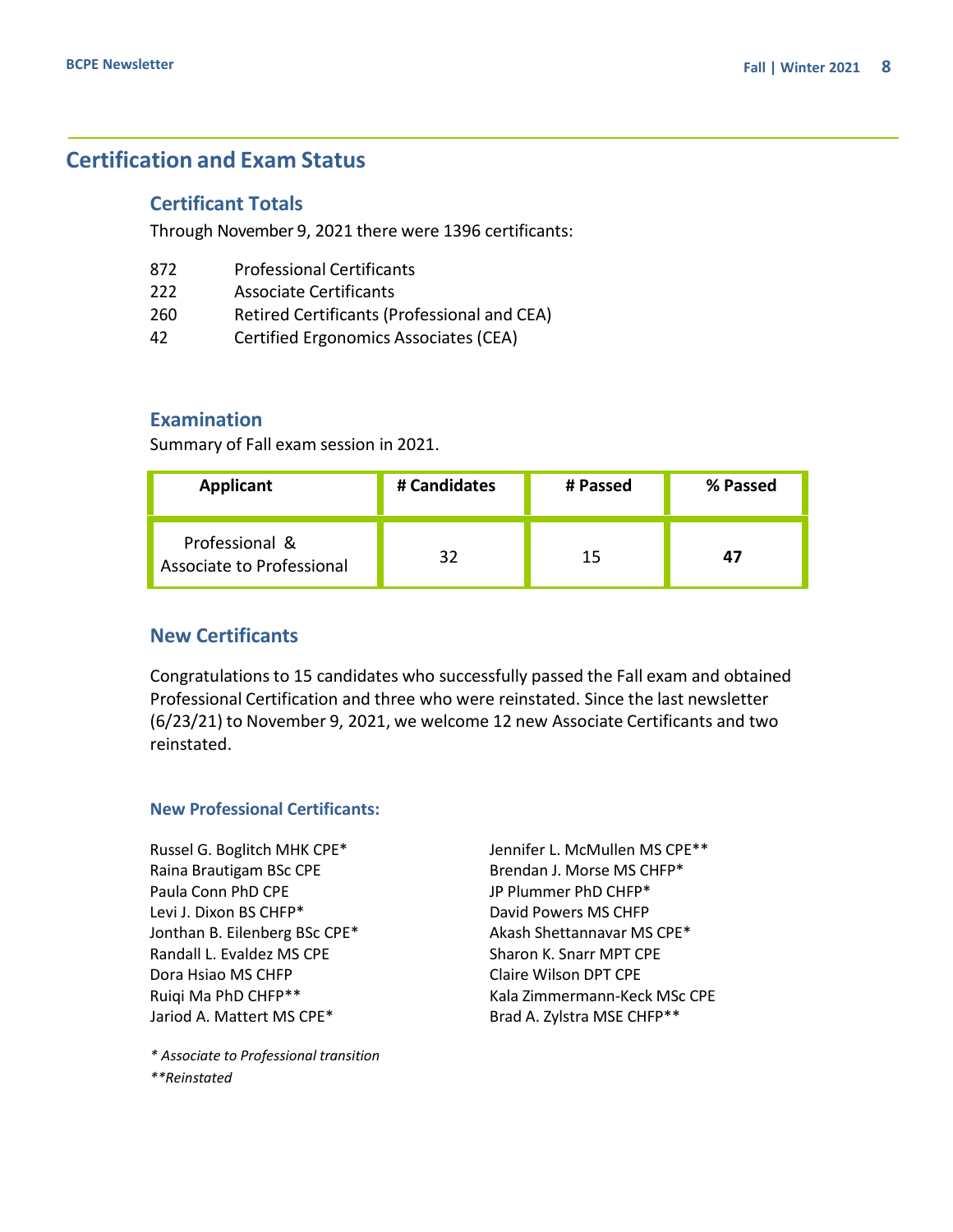#### <span id="page-8-0"></span>**New Associate Certificants:**

Gary D. Bishop MS AEP Lisa K. Calkins MSc AHFP Twin Destyanto MSc AEP Natalie J. Gentry MISE AEP Preston R. Graben MS AEP Alexander Iozzo BS AEP Gabriel A. Iperione BS AEP Paul Makhoul MSc AEP\*\*

Gordon Mitchard BA AEP Nathan W. Pool MISE AEP Carlie E. Sorgini BEng AEP Richard T. Stone PhD, AEP\*\* Austin Vaughn BS AEP Griffin M. Wilson BS AEP

*\*\*Reinstated*

#### **Certificants No Longer Current (since last newsletter)**

James Baker\*\*\* Caroline Burchell Joseph Selan

*\*\*\*Deceased*

#### **Retired Status**

BCPE offers a retired status for those certificate holders who no longer practice or who practice no more than 15 hours per month. Retired status is awarded upon approval of the certificate holder's statement of work plus payment of a one-time \$165 retired status fee.

### **In Memoriam**

James D. Baker PhD, CPE ret. was one of the earliest who worked with human/computer interfaces. He worked at the MIT Lincoln Labs on the Sage system and at the USAF Decision Sciences Laboratory on systems that eventually led to the internet as we know today. Jim was head of the human factors research program at the Army Research Institute, as well as previously holding faculty positions at the University of Maryland. Jim was influential on many projects and developments that are implemented today. More can be read on the In [Memoriam](https://www.hfes.org/HFES-News/in-memoriam-james-d-baker) page of the Human Factors and Ergonomics Society.

## **FPE Student Award Submission Deadline**

The Foundation for Professional Ergonomics has announced the 2022 deadline for the Dieter W. Jahns Student Practitioner Award. The award was created in memory of Dieter Jahns, a lifelong advocate of the practice of ergonomics and a leader in ergonomics certification. The submission deadline for the 2022 award is June 30. Notification of the winner will be sent by July 31, 2022.

The annual award is given to the student (or group of students) for a project that demonstrates the major practice areas of ergonomics: Analysis, Design, and Integration. The purpose of the award is to advance professionalism in ergonomics by recognizing educational activitiesthat demonstrate how professional ergonomists serve to make people's lives at work and at home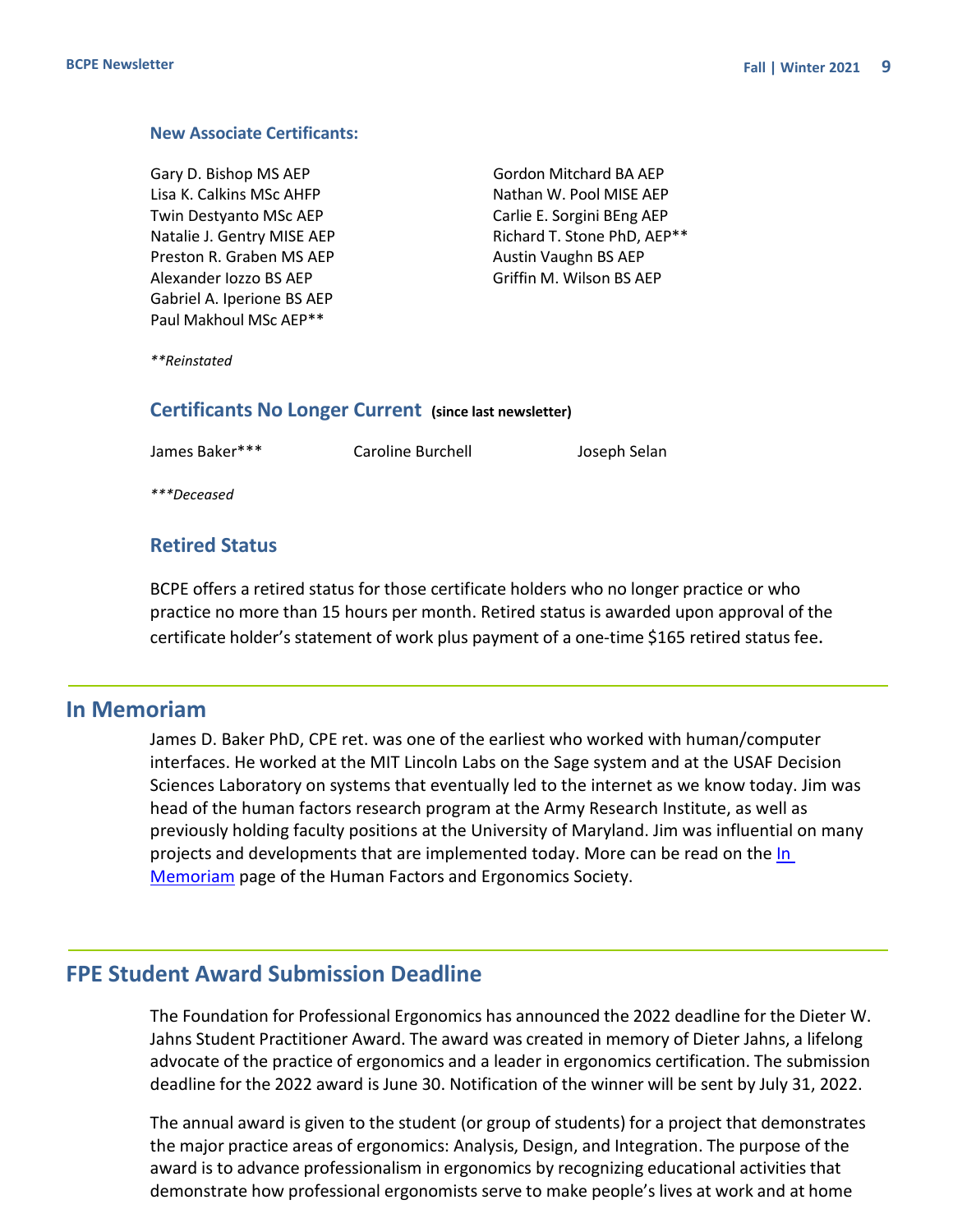<span id="page-9-0"></span>healthier, safer, more productive, and more satisfying. The award is open to all students in ergonomics and ergonomics-related programs. Students who have completed their graduate degrees within one year of submitting are also eligible. The award and cash prize of \$1,000 will be presented at the BCPE Reception, during the HFES Annual Meeting, October 6, 2022.

Please go to [Foundation for Professional Ergonomics](https://www.ergofoundation.org/ergonomics-projects/annual-dieter-w-jahns-student-practitioner-award) for complete details on criteria and format.

## **Job Postings**

Employers reach practitioners and Jobseekers find a job! Post available job openings at the BCPE Job Bank.

**Why post in BCPE listing?** Not all BCPE certificants belong to the professional societies or the same associations. By posting jobs at BCPE you reach all the certificants whom you know have gone the extra mile to distinguish themselves and become certified. By posting at BCPE, you are also demonstrating support for BCPE certification. Please continue to send your Job Ads!

Job Postings at BCPE are **FREE**. In addition, we draw attention to the job by posting on LinkedIn sites including BCPE LinkedIn.

Checkout the Job Postings at [www.bcpe.org](https://bcpe.org/job-postings/) for posted positions.

# **Calendar of Events**

## **BCPE 2022 Calendar of Events**

| April 1-30, 2022 (one month) | Spring 2022 Certification Examination Offering.          |
|------------------------------|----------------------------------------------------------|
| April 30, 2022               | Application Deadline for Fall 2022 Certification Exam.   |
| May 6-7, 2022                | <b>BCPE Mid-Year Business Meeting.</b>                   |
| Sep 1-30, 2022 (one month)   | Fall 2022 Certification Examination Offering.            |
| HFES Annual Meeting, 2022    | BCPE Annual Networking Reception, Atlanta, GA.           |
| HFES Annual Meeting, 2022    | BCPE Annual Business Meeting, Atlanta, GA.               |
| Nov 30, 2022                 | Application Deadline for Spring 2023 Certification Exam. |

#### **ProfessionalDevelopmentOpportunities**

A list of Conferences, Short Courses, Preparation Courses, and Webinars are provided as a convenience to certificants. They are neither reviewed nor endorsed by BCPE. Resources [> Documents](https://bcpe.org/downloads/) and > [Events Calendar](https://bcpe.org/events/)